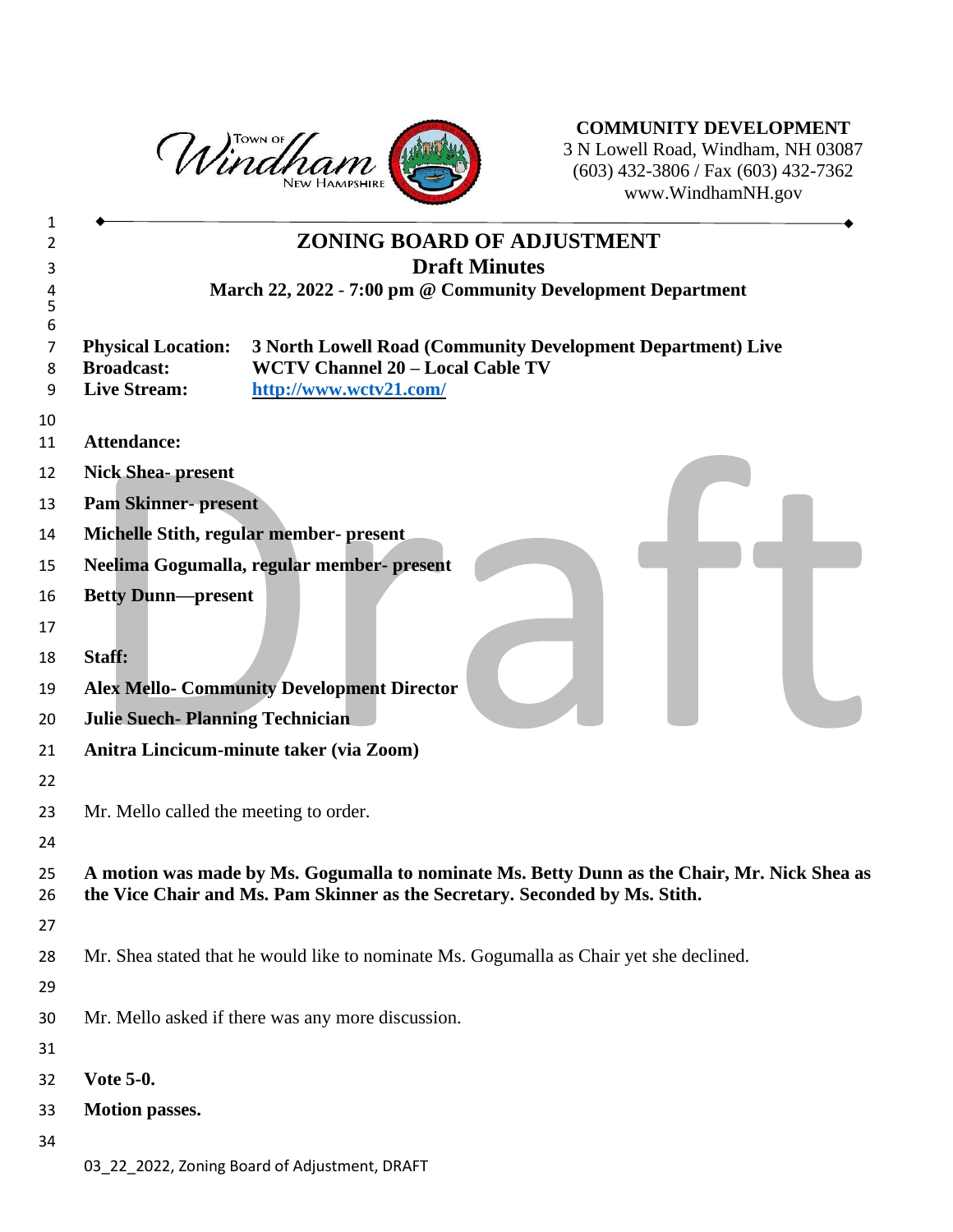- The Board discussed that Mr. Scholz, the former Chairman, would be willing to be an alternate Zoning
- Board member. Chairman Dunn stated that she went to the town clerk to get the paperwork to install an
- alternate ZBA member. Mr. Scholz may attend later in the meeting and they will have the discussion
- when he arrives.
- 
- Vice Chair Shea would like to congratulate Ms. Gogumalla and Chairman Dunn for being elected to the Zoning Board of Adjustment. Vice Chair Shea wished to thank Mr. Scholz for his service to the town. He also wished to thank Mr. Sullivan for his service to the town as the town administrator.
- 
- Chairman Dunn asked each Board member to introduce him or herself to the audience. Each Board member made his or her introduction.
- 
- Chairman Dunn explained the need for alternates board members in the event that the regular Board members cannot not serve.
- 

## **[Case #07-2022](https://www.windhamnh.gov/DocumentCenter/Index/932) Parcel 11-C-3100**

- **Applicant – Salvatore Erna**
- **Owner – Same**
- **Location – 3 Lancelot Street**
- **Zoning District – Residential District A**
- The applicant has requested to reschedule this hearing, to **April 12, 2022** which the Board shall consider.
- Variance Relief is requested from **Section(s) 702, and Appendix A-1** to construct a detached 40x60 accessory building 17'-10" from the side lot line, where 30' is required.
- The Chair explained that there was a request to reschedule.
- **A motion was made by Vice Chair Shea to continue Case #07-2022 to April 12, 2022. Seconded by Ms. Skinner. Vote 5-0. Motion passes.**
- 

- **Public Hearing**
- **[Case #04-2022:](https://www.windhamnh.gov/DocumentCenter/Index/915) Parcel 17-I-112B**
- **Applicant – Edward N. Herbert Assoc., Inc**
- **Owner – Barry & Donna Johnson**
- **Location – 32 Walkey Rd**
- **Zoning District – Residential A & WPOD**
- 
- Variance Relief is requested from **Section(s) 401, 406, 702, and Appendix A-1** to construct an addition
- with a footprint of approximately 804 SF to an existing non-conforming structure on a pre-existing non-
- conforming lot. To allow a 36' front yard setback where 50' is required. To allow 17' side yard setback,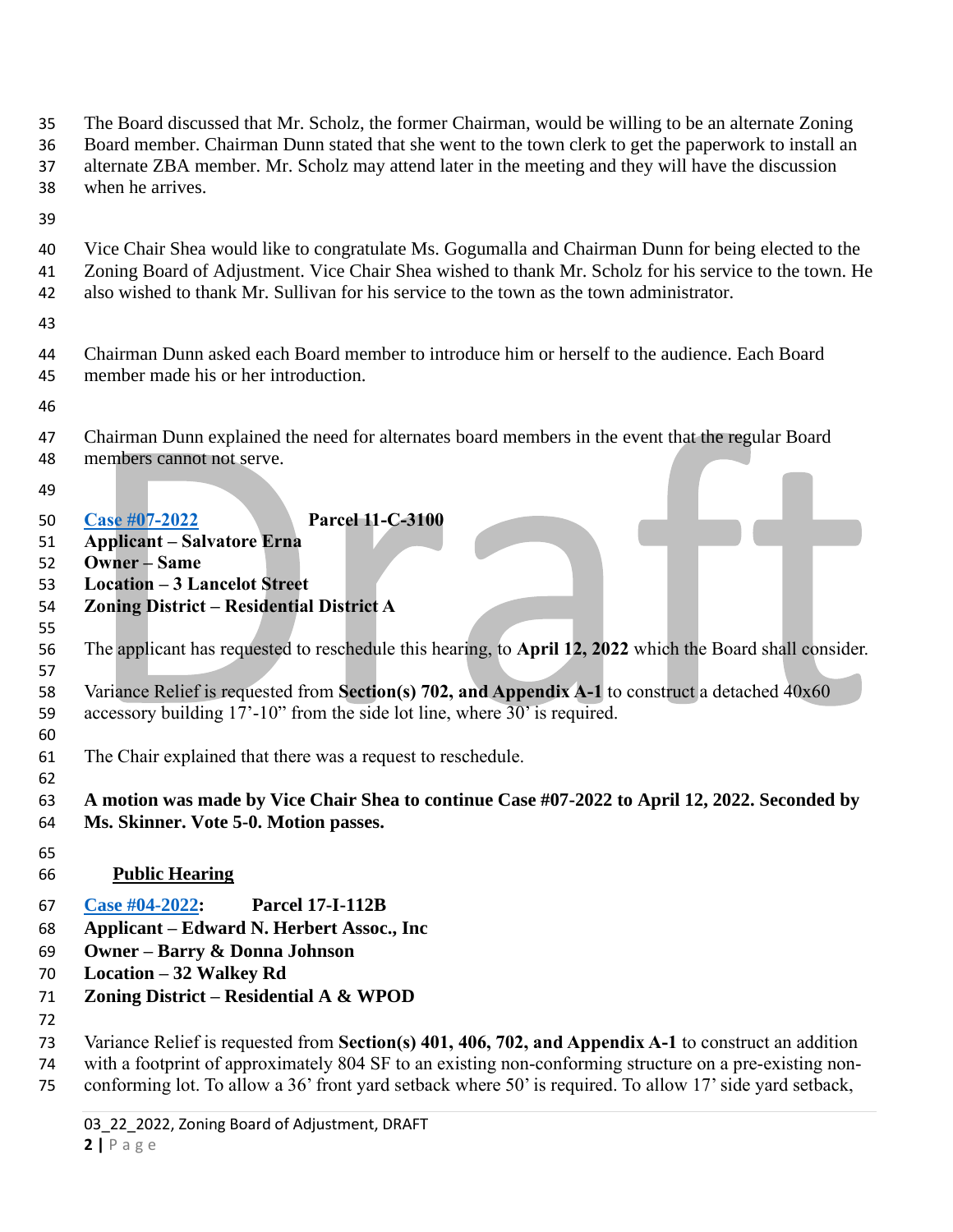- where 30' is required. To allow a 45' shoreland setback, where 50' is required. To allow a 97' frontage where a minimum of 175' of frontage is required.
- Ms. Skinner read the case into the record. The file also had the list of abutters along with the letter of authorization.
- 

 Mr. Shayne Gendron of Edward N. Herbert Associates addressed the Board. Mr. Gendron is representing the applicant. Mr. Gendron stated that the Johnson's purchased the property last year but the family has owned it since 1985. The property has a state approved septic system and an artesian well on the property. Mr. Gendron stated that the property does meet all the requirements of a full-time property. Mr. Gendron submitted evidence which was labeled as Exhibit A. The pictures of the property that were 87 submitted by Mr. Gendron were eventually labelled Exhibit B. The property is about  $\frac{1}{2}$  acre and the Johnson's would like to reuse the foundation of the existing structure. Mr. Gendron stated that the applicant has been working with a few builders and the hope is that they can reuse the existing foundation but Mr. Gendron wanted to be clear that that might not be possible.

 Mr. Gendron stated that the lot is mostly wooded with a lot of mature trees. Mr. Gendron stated that the applicant is very happy with the placement of the home and they flagged the trees that would be coming down. Mr. Gendron indicated that the trees that would be coming down. Mr. Gendron stated that these are the same plans submitted previously but there were few additional notes left on the plan but there is no proposal for porous pavement. The impervious surface is 18.3% currently and it would be going to 22.8% which is within the Cobbetts Pond ordinance of 30%. The existing septic system would not survive the current proposed construction so they will be replacing the current septic system. 

- Mr. Gendron stated that the structure is currently a 3-bedroom cottage and they would be going to 2 bedrooms post construction. Mr. Gendron stated that they took pictures of surrounding properties to get an idea of the value of surrounding properties and what the neighborhood currently looks like. Mr. Gendron stated that the applicant has shown the plan to the neighbors and they have written a letter of support. Mr. Gendron stated that the height of the structure will change, from one story to two stories. Vice Chair Shea state that there were contingencies. Mr. Gendron stated that this contingencies was around the protection of Cobbetts Pond.
- 

 The following letters were labelled Exhibit C by the Chair. There was a letter from 31 Walkey Road, Brandon and Cheryl Tsetsilas are in support of the applicant's request; they would like to see the alignment and agreement of the final stamp plan and that the right of way is clear along a property line. There was a letter from Joseph and Marianne Levis, 30 Walkey Road, there are in support of the application. There was a letter from the resident of 34 Walkey Road, Michael Early, who is in supports the request. Mr. Vincent Bonnano and Linda Gormely-Bonnano were another household in support of the project. Chairman Dunn asked if the GIS map could be pulled up to show the property and the location of the well on the property. Mr. Gendron reviewed the requested variances as listed. 

 Chairman Dunn asked if they were not asking to build the structure in conformance to the building code. Mr. Gendron stated that they are not looking for any relief for the building code; they are looking for relief from the setbacks. Mr. Gendron reviewed the 5 criteria contained in the public packet. Mr. Gendron stated that when you go over 20% of coverage it is considered a major site plan application on Cobbetts Pond. The structure will be about 30 feet tall and the current structure is about 23 feet tall. Vice Chair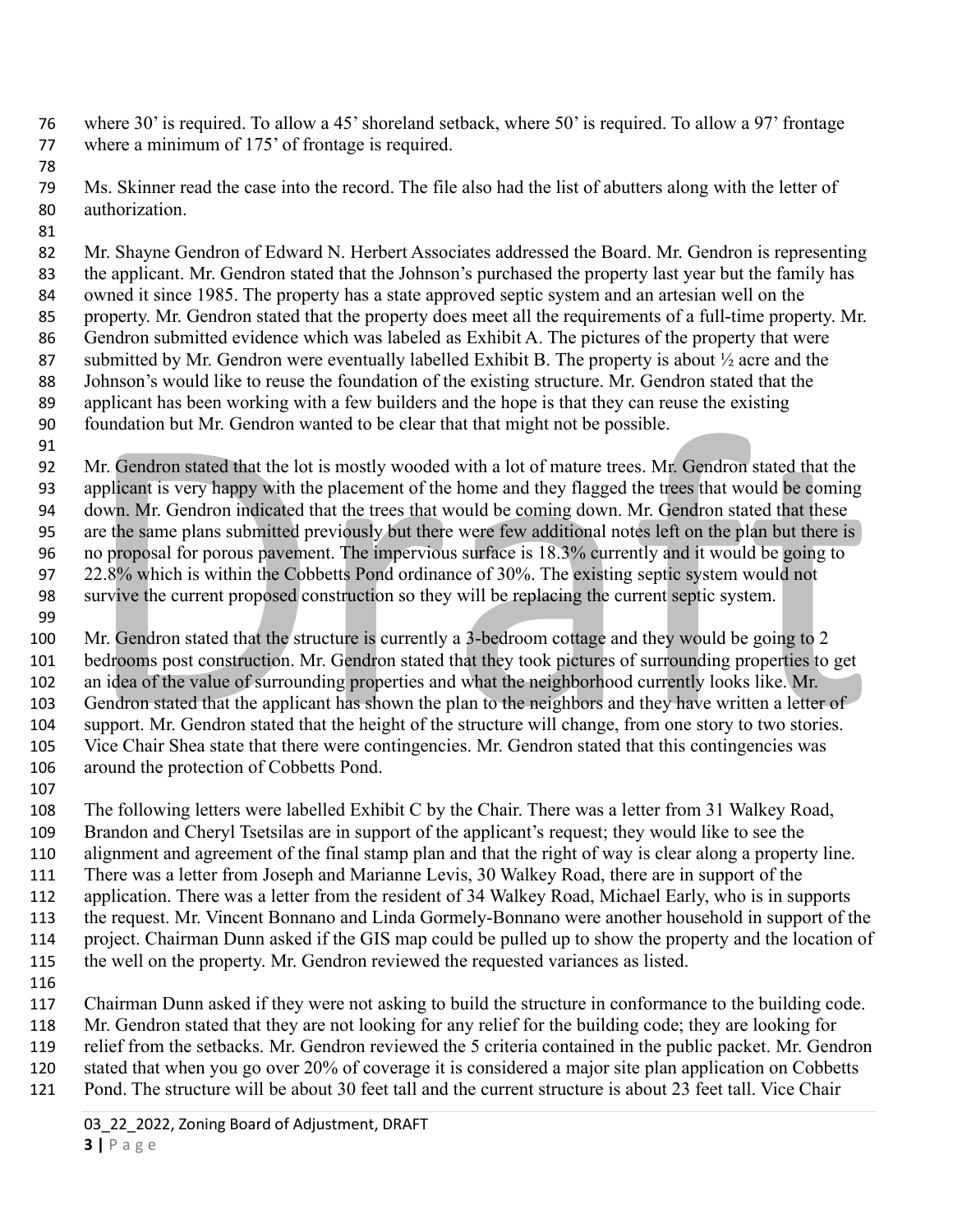Shea asked if there was any plan to plant a lawn. Mr. Gendron showed the Board where the lawn would

- be. Mr. Gendron stated that the lot more than meets the point system for a shoreland application.
- Chairman Dunn asked how many trees will be taken down. There will be about 12 trees taken down
- according to Mr. Gendron and they will not be in the 50-foot buffer. Mr. Gendron stated that the applicant
- is willing to comply with the fertilizer and input regulation in the Cobbetts Pond Watershed. Ms. Skinner read the comments from the Conservation Commission. The Conservation Commission has no issues
- with the new plan and the previous comments no longer apply as they were resolved.
- 
- Chairman Dunn invited public comment.
- 

 Brendan Tsetsilas, 31 Walkey Road addressed the Board. Mr. Tsetsilas is in support of the plan. Mr. Tsetsilas stated that he would like the right of way clarified. Mr. Tsetsilas stated that the right of way is 21 feet. There is a retaining wall. Mr. Tsetsilas stated that he is one of the only year-round resident in the area. Mr. Tsetsilas stated that snow removal has already been a challenge. Mr. Tsetsilas stated that the important thing for him is to make sure that the right of way is accessible and he is trying to get clarification around this. Chairman Dunn asked if Mr. Tsetsilas' highlighted section on the property that is a right of way. Mr. Tsetsilas stated that there is an old retaining wall (cement) that goes into the right of way. Mr. Tsetsilas would like to be sure that the right of way remains accessible.

 Mr. Mike Early, 34 Walkey Road addressed the Board. Mr. Early stated that his seasonal property been in the family since 1927. Mr. Earley stated that the retaining wall discussed was constructed at the time the house was built. His family has been there since 1927 and the wall has never been an issue. This is a family property. Mr. Earley stated he is a direct abutter and he has no issue with the wall as it appears currently.

 Mr. Gendron addressed the Board once again. Mr. Gendron stated that the retaining wall is not on the 148 Johnson's property. Their family has been there since 1972 and they can certainly work with the abutters. Mr. Gendron stated that the neighbor that is most effected is in favor of the plan as presented. Mr. Gendron stated he is willing to work together with the abutters regarding the wall. Chairman Dunn stated that they are not being asked for a variance on the wall and she hopes that everybody can work it out. Mr. Mello stated that this case will be going before the Planning Board as well and the wall can also be discussed at that time.

- **A motion was made by Ms. Skinner to enter deliberative session. Seconded by Vice Chair Shea. Vote 5-0. Motion passes.** 
	-

 The Board is in agreement that the proposal is reasonable one; the Board discussed the artesian well on the property. There are also substantial trees that will remain on the property. The Board sees that this is a 160 unique lot in that it is  $\frac{1}{2}$  acre. Chairman Dunn wanted to note that there is an artesian well that will remain and the septic will be replaced; also, the new slightly taller structure will not affect anyone's views.

 **A motion was made by Vice Chair Shea for Case #04-2022 to grant variance relief as requested from Section(s) 702, and Appendix A-1 to construct a detached 40x60 accessory building 17'-10" from the side lot line, where 30' is required as requested per plan submitted (Exhibit D) and signed and dated (March 22, 2022) by the Chair. Seconded by Ms. Stith.**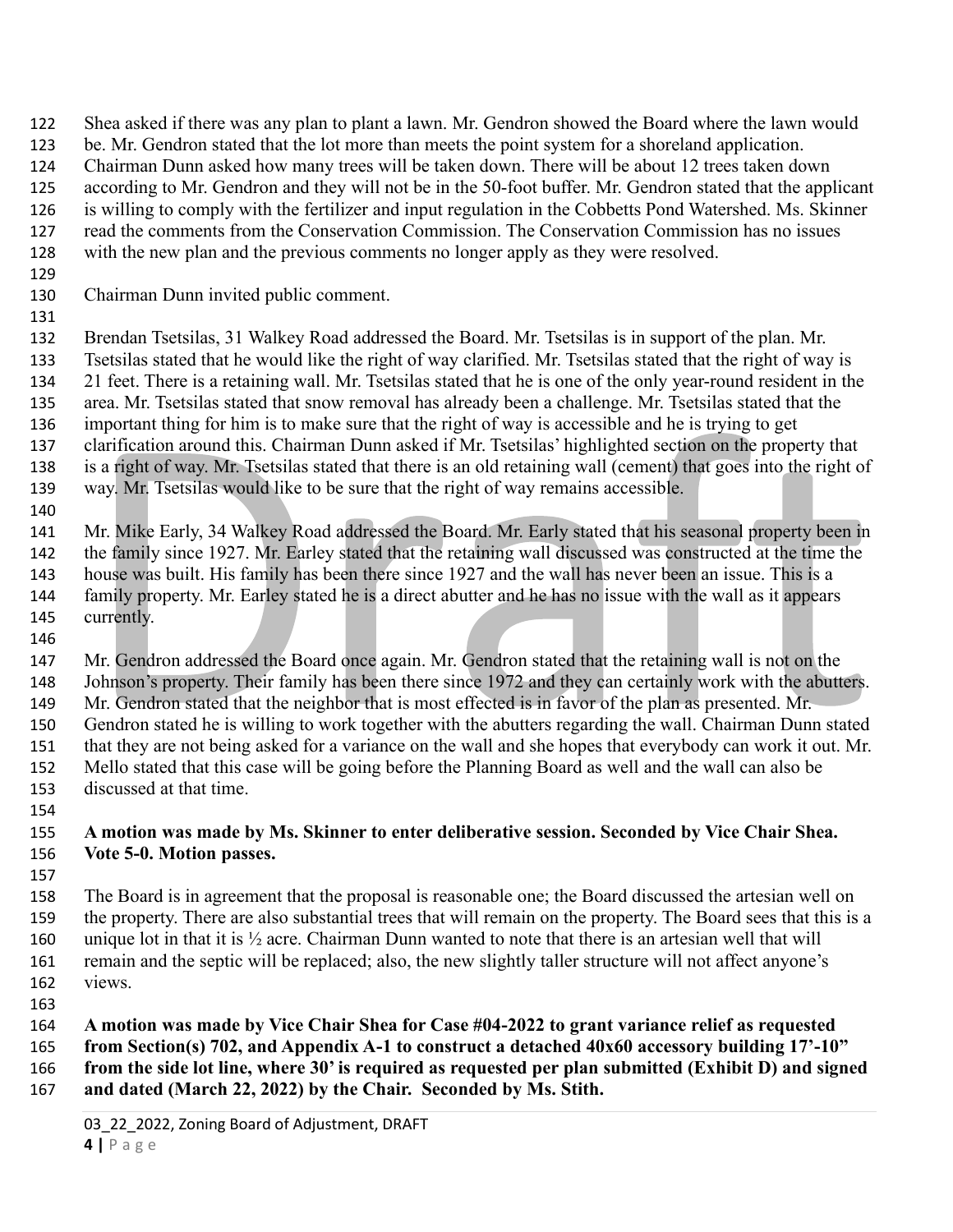| 168 |                                                                                                                  |  |
|-----|------------------------------------------------------------------------------------------------------------------|--|
| 169 | <b>Vote 5-0.</b>                                                                                                 |  |
| 170 | <b>Motion passes.</b>                                                                                            |  |
| 171 |                                                                                                                  |  |
| 172 | Case #05-2022:<br><b>Parcel 25-R-6263</b>                                                                        |  |
| 173 | <b>Applicant – Denis Tremblay</b>                                                                                |  |
| 174 | <b>Owner – Denis Tremblay</b>                                                                                    |  |
| 175 | <b>Location - 12 Acadia Drive</b>                                                                                |  |
| 176 | <b>Zoning District - Rural District</b>                                                                          |  |
| 177 |                                                                                                                  |  |
| 178 | Variance Relief is requested from <b>Section(s) 611.6.4.3.1</b> to permit placement of a single-family residence |  |
| 179 | in an Open Space Residential Development. The proposed front yard setback from the edge of a right of            |  |
| 180 | way is 80' where 50' is the maximum required.                                                                    |  |
| 181 |                                                                                                                  |  |
| 182 | Ms. Skinner read the case into the record. The application had a letter of authorization for the applicant to    |  |
| 183 | be represented by Edward N. Hebert and Associates.                                                               |  |
| 184 |                                                                                                                  |  |
| 185 | Mr. Shayne Gendron of Edward N. Hebert and Associates is representing the applicant. Mr. Gendron                 |  |
| 186 | stated that Gove Environmental did look at the lot. Mr. Tremblay would like to install the house about 80        |  |
| 187 | feet back from the street instead of 50 feet to give the lot a little but more breathing room away from the      |  |
| 188 | poorly drained soil in this part of the lot. Mr. Gendron explained that there are several sedimentation          |  |
| 189 | areas near the property as well. There is a naturally occurring pocket on the property. Chairman Dunn            |  |
| 190 | asked where the house would be located if the poorly drained soil was not on the current property. Mr.           |  |
| 191 | Gendron explained that the house would likely not be as set as far back but this appears to the correct          |  |
| 192 | location for the structure. Mr. Gendron thinks that making a larger buffer is the appropriate response.          |  |
| 193 |                                                                                                                  |  |
| 194 | Mr. Denis Tremblay, the applicant, addressed the Board. Mr. Tremblay stated that the berm has not yet            |  |
| 195 | been installed and a lot of the water will be directed into the forebay. Ms. Stith stated she understands        |  |
| 196 | that but wildlife has established that as part of their environment. Vice Chair Shea stated that the wetland     |  |
| 197 | seemed pretty substantial to him.                                                                                |  |
| 198 |                                                                                                                  |  |
| 199 | Mr. Gendron stated that they have checked the property recently. Mr. Gendron stated that this is an              |  |
| 200 | approved lot and something could be built on this right away. Mr. Gendron stated they are trying to work         |  |
| 201 | with the Board. Mr. Gendron also stated that there may be an issue with a lot line on a nearby property as       |  |
| 202 | well which might make it appear closer (the wetland). Chairman Dunn asked, like the Conservation                 |  |
| 203 | Commission, could the wetland be marked, and more to the point, could it be stipulated that it not be            |  |
| 204 | filled. Mr. Gendron stated they can agree to it because it cannot be filled. Chairman Dunn stated that this      |  |
| 205 | does not appear to be outside the spirit and intent of the ordinance.                                            |  |
| 206 |                                                                                                                  |  |
| 207 | Mr. Gendron read the 5 criteria contained in the public packet.                                                  |  |
| 208 |                                                                                                                  |  |
| 209 | Chairman Dunn asked if there was any more public comment. There was none.                                        |  |
| 210 |                                                                                                                  |  |
| 211 | Mr. Gendron stated that the applicant would like to avoid the additional expense of a surveyor and the           |  |
| 212 | hire Mr. Gendron to attend the site walk. Additionally, the applicant is looking to add a little bit of extra    |  |
| 213 | space on the lot.                                                                                                |  |
|     | 03_22_2022, Zoning Board of Adjustment, DRAFT                                                                    |  |
|     | 5 Page                                                                                                           |  |
|     |                                                                                                                  |  |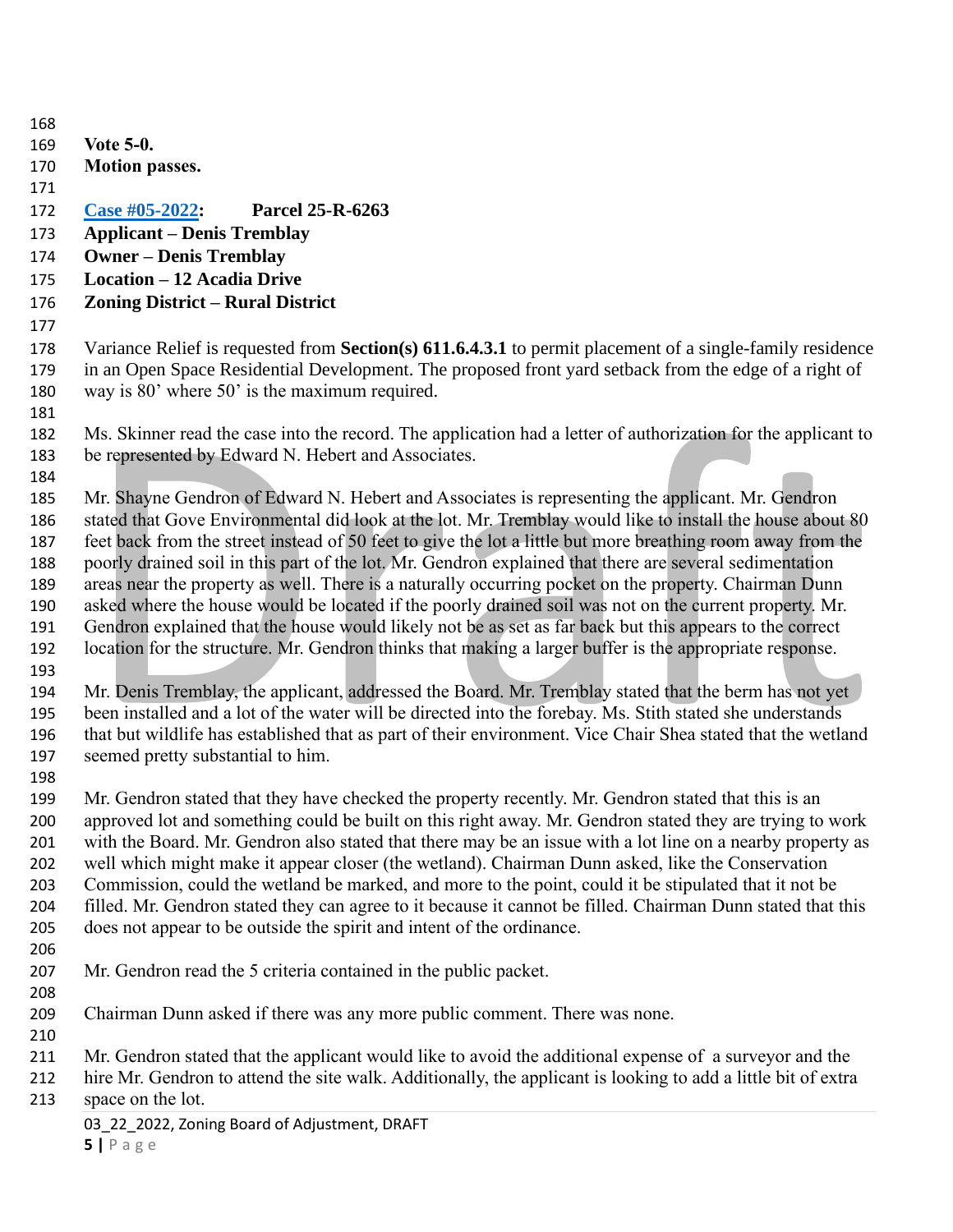## 

## **A motion was made by Ms. Stith to enter deliberative session. Seconded by Ms. Skinner. Vote 5-0. Motion passes.**

 Ms. Stith stated she does see this as a unique lot and that the house should be set back further. Also, she would like a site walk and she had a hard time seeing where the lot line was. Vice Chair Shea is sympathetic to the additional cost, yet, if he were to move it back, the builder would likely get that money back as the value would be hire. Ms. Skinner does think a site walk would be helpful. Chairman Dunn stated that she thinks they can make a decision without a site walk.

 **A motion was made by Ms. Stith for Case #05-2022 to reopen the public hearing at the site walk at 6:00pm on March 29th and to continue the case to the next regular meeting on April 12th , 2022. Seconded by Vice Chair Shea.** 

- **Vote 5-0.**
- **Motion passes.**
- 231 Ms. Dunn recused herself for Case #08-2022.
- 233 Mr. Mike Scholz addressed the Board and stated he would like to be an alternate to help out the Board as needed.
- The Board was in favor of Mike Scholz serving as an alternate to a 3-year term ending May 31, 2024.
- Mike Scholz was sworn in by Ms. Dunn. Vice Chair Shea stated that Ms. Dunn was a justice of the peace and is able to swear individuals into their office.
- Mr. Scholz was seated for Ms. Dunn for Case #08-2022. Vice Chair Shea served as the Chair for this case.
- **[Case #08-2022](https://www.windhamnh.gov/DocumentCenter/Index/924) Parcel 17-M-32**
- **Applicant – Benchmark LLC**
- **Owner – David and Erin Rogers**
- **Location – 19 Armstrong Rd**
- **Zoning District – Residential District A**
- 
- Variance Relief is requested from **Section(s) 406.2, 702, and Appendix A-1** to allow expansion of the existing structure from 1,260 SF to approximately 1,500 SF on a pre-existing non-conforming lot. To 252 allow 11' and 17' side yard setbacks for the expansion of the rear deck where 30' is required. To allow a farmer's porch on the front of the home to be constructed 19.5' to the side yard setback, where 30' is required.
- 

 Ms. Skinner read the case into the record. There was a list of abutters and a letter of authorization contained in the public packet.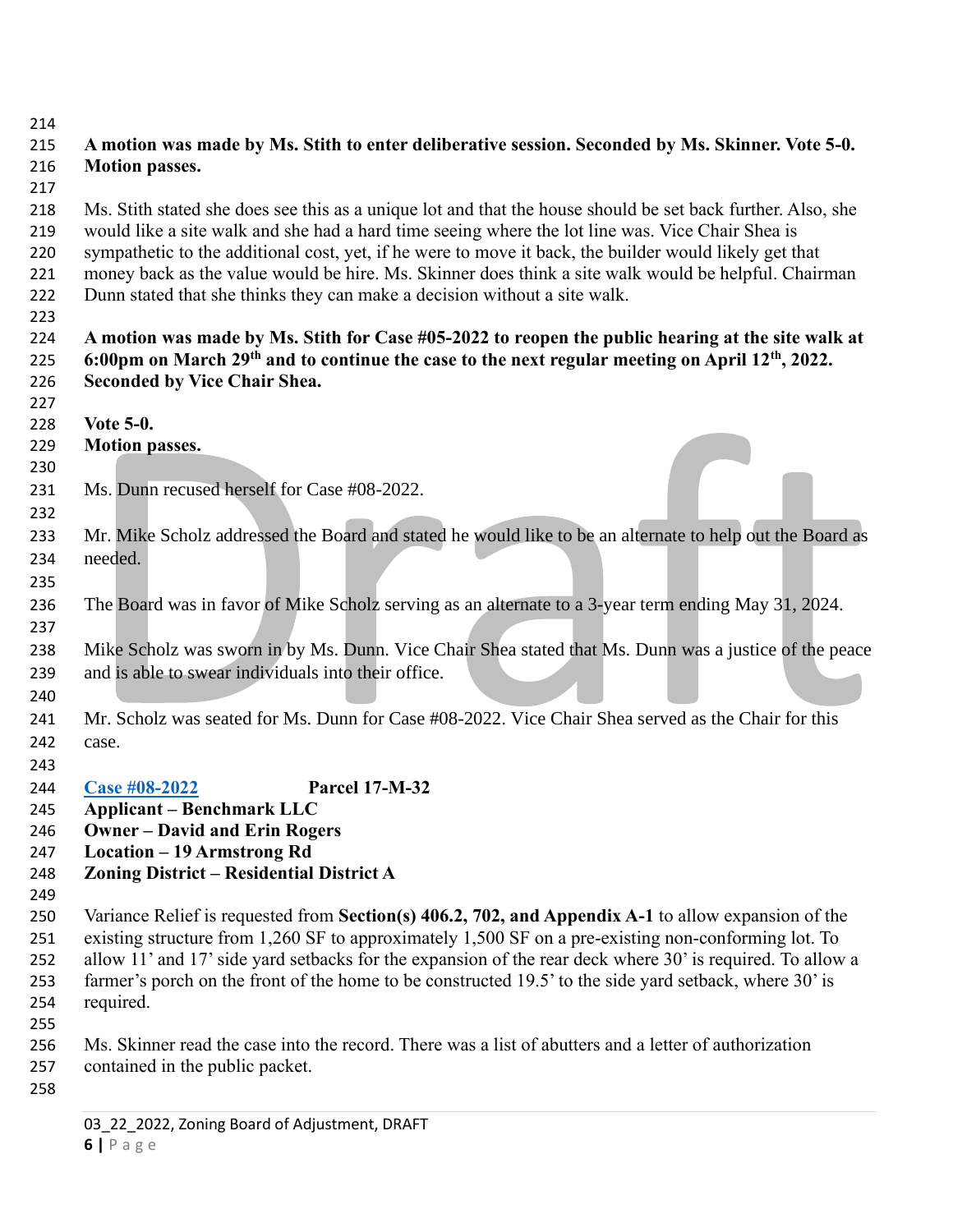03 22 2022, Zoning Board of Adjustment, DRAFT **|** P a g e Mr. Joseph Maynard of Benchmark LLC addressed the Board and is representing the applicant. Mr. Maynard stated that this lot was recently sold to the applicant. The applicant would like to increase the volume of the structure. The applicant would also like to construct a farmer's porch on the street side of 262 the structure to make improvements to the structure. Finally, the applicant would like to expand the deck area; this will help with the grade change on the lot as well. Mr. Maynard stated that he discussed the proposed improvements with the direct abutter but he was not able to get an agreement in writing. There is proposed geogrid with lawn underneath it. There is a decrease in the impervious coverage. Mr. Maynard reviewed the 5 variance criteria contained in the public packet. This falls under a major site plan application according to Mr. Maynard. Vice Chair Shea asked about the dormers and if it would block anyone's view of the pond. Mr. Maynard stated that it would not. Vice Chair Shea asked if there was any input for the public. Ms. Skinner read the comments from the Conservation Commission. **A motion was made by Mr. Scholz to enter deliberative session. Seconded by Ms. Stith. Vote 5-0. Motion passes.**  Mr. Scholz does think it meets the 5 criteria. The values of the surrounding properties would not be diminished and he does see the hardship criteria as well. Hence, it meets 5B according to Mr. Scholz. Ms. Stith does agree with Mr. Scholz. **A motion was made by Mr. Scholz for Case #08-2022 to grant relief as requested from Section(s) 406.2, 702, and Appendix A-1 to allow expansion of the existing structure from 1,260 SF to approximately 1,500 SF on a pre-existing non-conforming lot. To allow 11' and 17' side yard setbacks for the expansion of the rear deck where 30' is required. To allow a farmer's porch on the front of the home to be constructed 19.5' to the side yard setback, where 30' is required with a plan date of September 11, 2021 and signed and dated by Vice Chair Shea. Seconded by Ms. Skinner. Vote 5-0. Motion passes. Chairman Dunn was seated once again as Chair. [Case #09-2022](https://www.windhamnh.gov/DocumentCenter/Index/921) Parcel 16-Q-179 Applicant – Benchmark LLC Owner – Henry C Forde Heirs Location – 20 First Street Zoning District – Residential District A** Variance Relief is requested from **Section(s) 702, and Appendix A-1** to allow construction of a new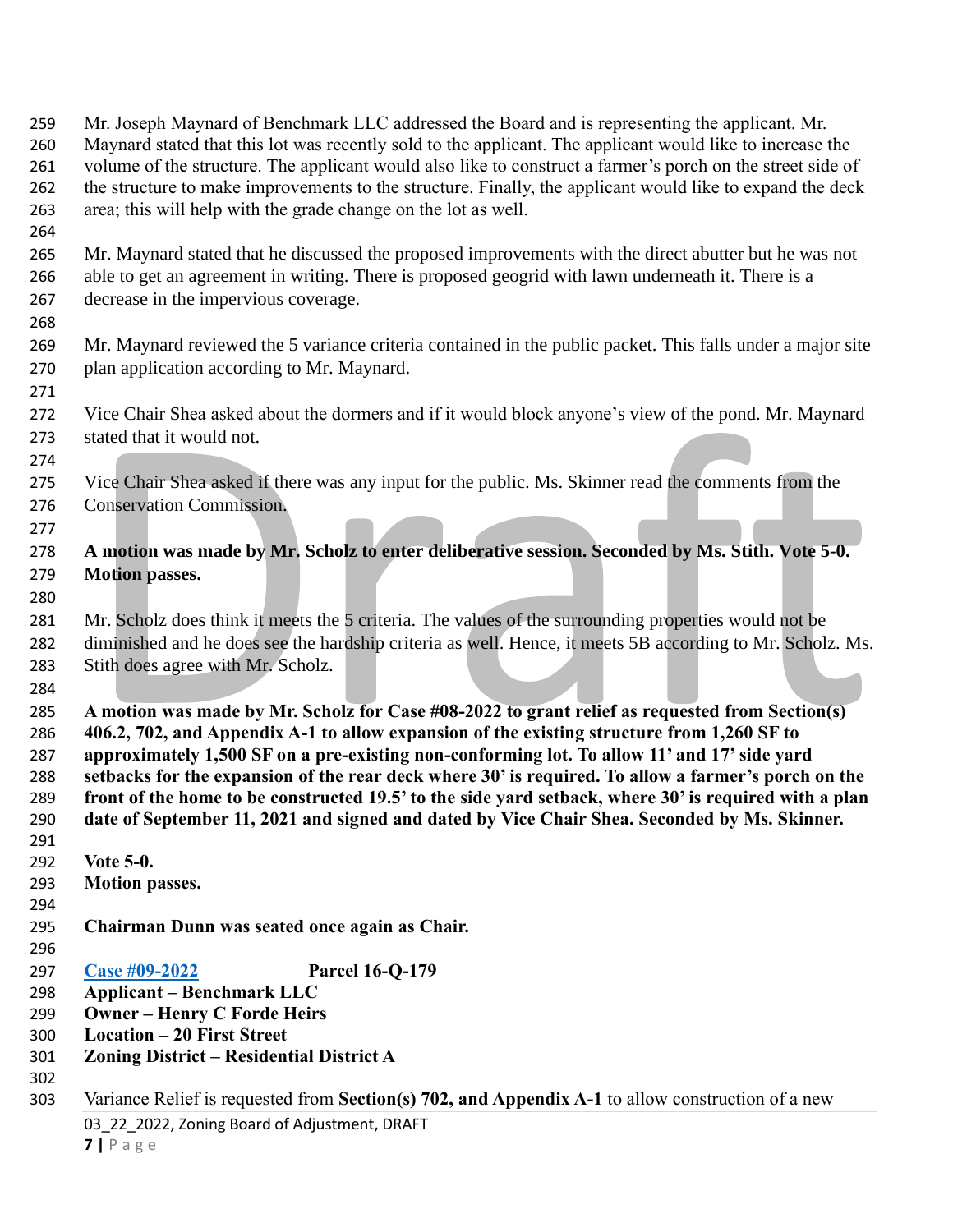approximately 1,868 SF two-bedroom year-round home on a pre-existing non-conforming lot. To allow 9' and 10' side yard setbacks, where 30' is required. To allow a 17' front yard setback where 50' is required. To allow a 16' shoreland setback, where 50' is required. To allow a 60' frontage where a minimum of 175' of frontage is required.

 Ms. Skinner read the case into the record. There was a letter of authorization. Mr. Joseph Maynard addressed the Board and is representing the applicant. Mr. Maynard stated that there is one issue with the title for an unreleased mortgage from the 1950s. Mr. Maynard is representing Mr. Craig Harvey who would like to purchase the property. Mr. Maynard reviewed the history of this area. There was a structure on this property in 2012. The structure needed to be razed. There are boulder piles and a retaining wall. There is a septic system that did exist. The applicant is looking to put a structure on the property. The proposed building coverage is 19.8% and there is impervious coverage of 28%. There will be porous pavers on the property. Mr. Maynard reviewed the 3 grids on the property and explained that they would be taking down the new emergent growth on the property. The bulk of the bigger trees will remain in order to maintain the vegetation on the grid. Mr. Maynard explained they are trying to keep both the buffer on one side and as much vegetation as possible. Mr. Maynard explained the setbacks on the lot. The purpose of the bump out on the structure is so that the stairs can fit in that amount of space. Mr. Maynard is trying to create as small a footprint as possible for structure and having a bump out for the stairs will help that.

Mr. Scholz asked a clarifying question about the grid system.

- The structure will be 2 stories and the footprint is 880 square feet. The building coverage is 19.3%. Mr. Maynard discussed the drop off on the lot. Mr. Maynard explained that there is a one car garage on the plan. Chairman Dunn stated that the concern of the Board is that a walk out basement is defined as building area. Chairman Dunn asked about the height of the house; Mr. Maynard stated that the height is 22 feet. Mr. Maynard stated that the lower trees are at basement level. Chairman Dunn stated that the Board is concerned the basement space can be used as living area even if HUD does not interpret it that way. Chairman Dunn asked about the height of the house in relation to the height of the surrounding trees. Mr. Maynard presented a picture of the current conditions of the lot. The houses on the street behind look over the top of the proposed structure and existing trees according to Mr. Maynard.
- Mr. Maynard stated they will be drilling a well on the property and there will be a clean solutions septic system. Mr. Maynard discussed the proximity of the septic and well to each other as well as the system that will pump the water uphill. Ms. Stith asked about the porous pavers. Mr. Maynard explained the proposed porous pavers that do not have a need for pea stone.
- 

 Chairman Dunn asked about the property during construction and that travel on the road is difficult without construction. The material is going to have to be hauled off the site and then be brought back in according to Mr. Maynard. Mr. Maynard stated that they have to do a lot more trips in order to get all material on and off the site in situations like this. Chairman Dunn stated that this is a very challenging lot in a very difficult area. Mr. Maynard stated that there are currently 2 structures under construction. Ms. Stith asked if there were any other properties in the area that have a leech field on an adjoining property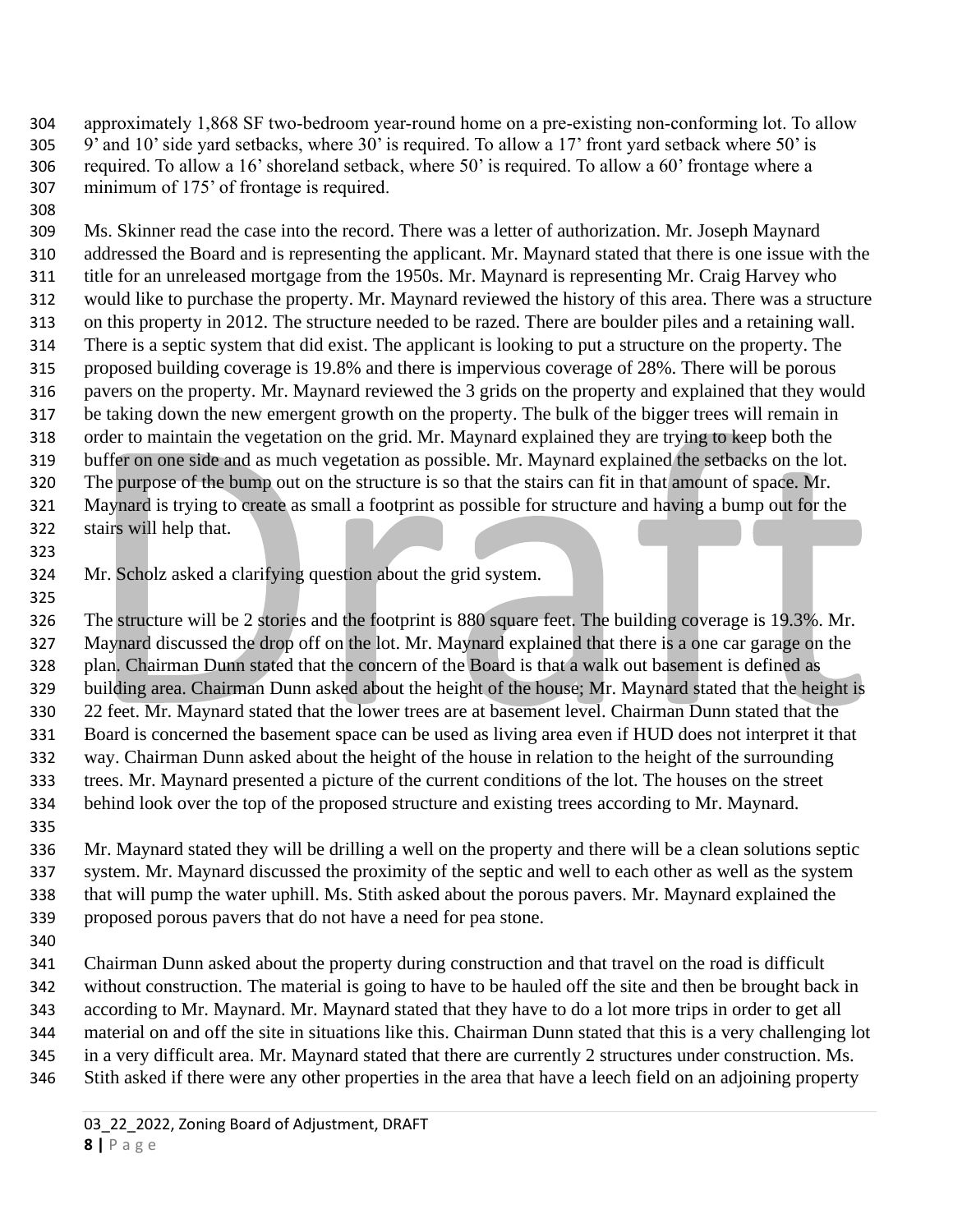and/or uphill. Mr. Maynard cited one example. Ms. Stith asked about the disruption to the road for the construction on the road. Mr. Maynard stated that they would probably be able to do it in a day. Mr. Maynard reviewed the 5 criteria contained in the public packet. Ms. Skinner read the comments from the Conservation Commission. The Conservation Commission has no issues with the plan as presented. Mr. Bob Nelson, 16 Third St. addressed the Board. Mr. Nelson stated that he heard Mr. Maynard say it will take a day to run the pipe but it is all ledge in the area so he is not sure if it will take longer. Mr. Nelson stated that some residents on one side of the street actually park on the street and he is not sure if this might happen again for this lot; it is a very congested area. Mr. Nelson is not in favor of the construction in the summer which may restrict beach access Mr. Nelson showed the Board where beach access is for residents. Ms. Jackie Saba, 33 Third Street is opposed to the plan as presented. Ms. Saba showed where her well was on her property. Her well as well as her view of the pond is also a concern. The parking in the area is also a concern for her. There would not be room for parking off the street on the property according to Ms. Saba. Mr. John Baumann 5 Third Street. John has concerns about the construction on the property and its close proximity to the beach and if the beach would be as accessible both during and after construction. Mr. Nelson addressed the Board once again. Mr. Nelson discussed the beach that is adjacent to the application. Mr. Nelson stated that his only question was if the Board had visited the site. Mr. Maynard addressed the Board once again for rebuttal. Mr. Maynard stated that they were able to go about 42 inches down with a shovel into the ground so he was not as concerned about ledge as the abutter. Mr. Maynard stated that a good portion of the street is actually fill. Mr. Maynard stated that there are substantial sized trees in the area and they do not typically grown beyond 10 feet in width without area that is not ledge. Mr. Maynard stated that that is something they can take care of but he does not think they are going to hit ledge. Mr. Maynard stated that he understands the concerns around parking but he thinks this will alleviate some of the parking in the area. Mr. Maynard stated that the road will be improved slightly and it will drop down to a graded shoulder. Mr. Maynard stated that the septic tanks are sealed units. Mr. Maynard explained where he was planning the proposed structure to get the structure off the current lot line as much as possible and to comply with the setbacks.Mr. Maynard explained the hours of construction and how the owner was motivated to construct the home to help his brother who lives nearby. Mr. Baumann addressed the Board once again. Mr. Baumann that his concern is the beach.Mr. Baumann

 would like to know what they will be doing to decrease the noise as well as the construction debris in the area. Mr. Baumann stated that he thinks the structure is too large for the property and it takes away from the beach community.